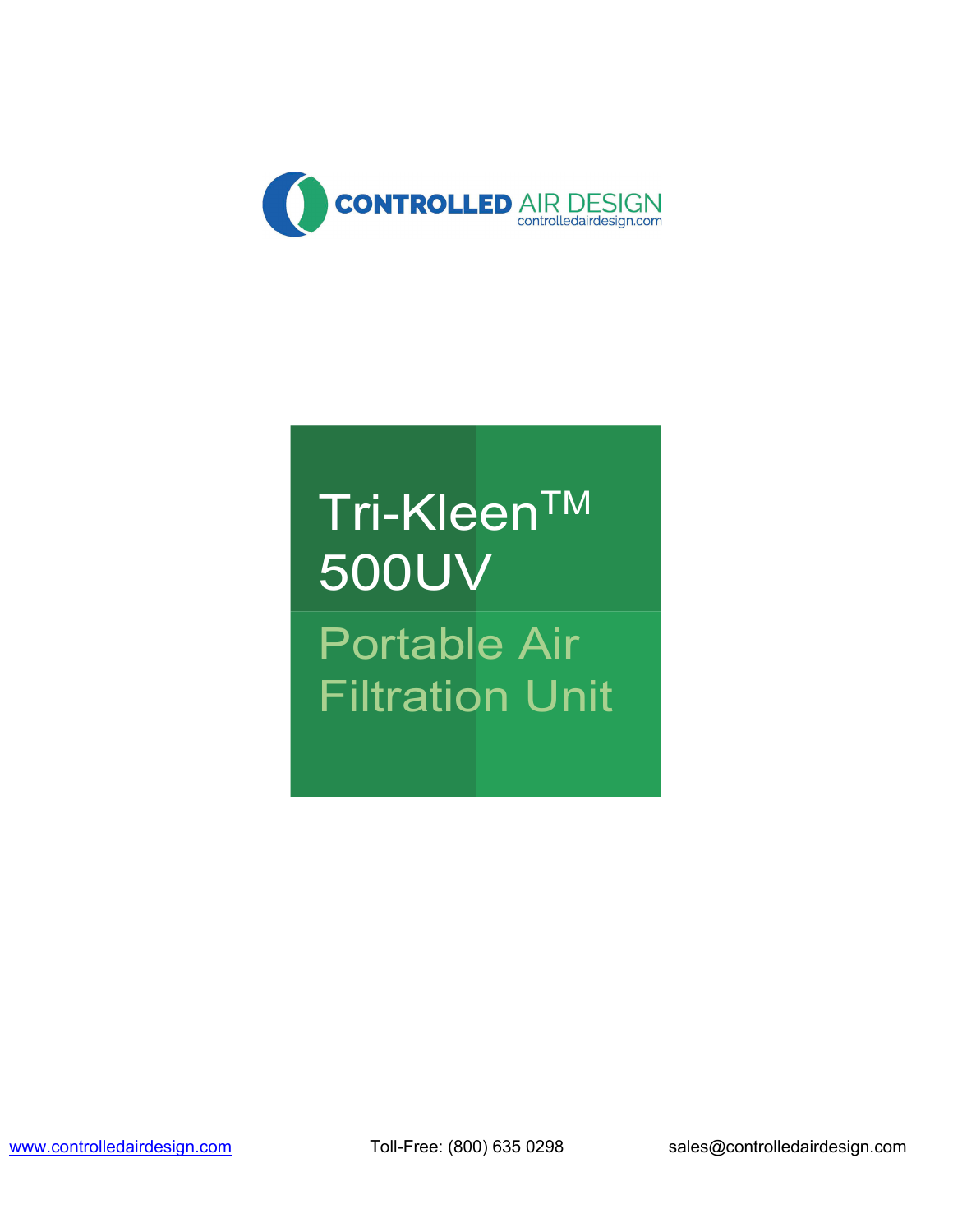### Tri-KleenTM 500UV Portable Air Filtration Unit

#### **HEPA Filtration and Negative Pressure Machine**

Negative pressure rooms are used in healthcare settings to contain airborne contaminants within an infected occupant's room. The Tri-Kleen™ 500UV is a negative air machine with a built-in HEPA filtration system to provide the most effective mechanical filtration available.



**Portable Air Filtration Unit**

This lightweight device creates negative pressure rooms for healthcare use, removing contaminated air from a closed controlled area. With HEPA filters contained within the unit, potentially dangerous particles are removed from the exhausted air at peak efficiency.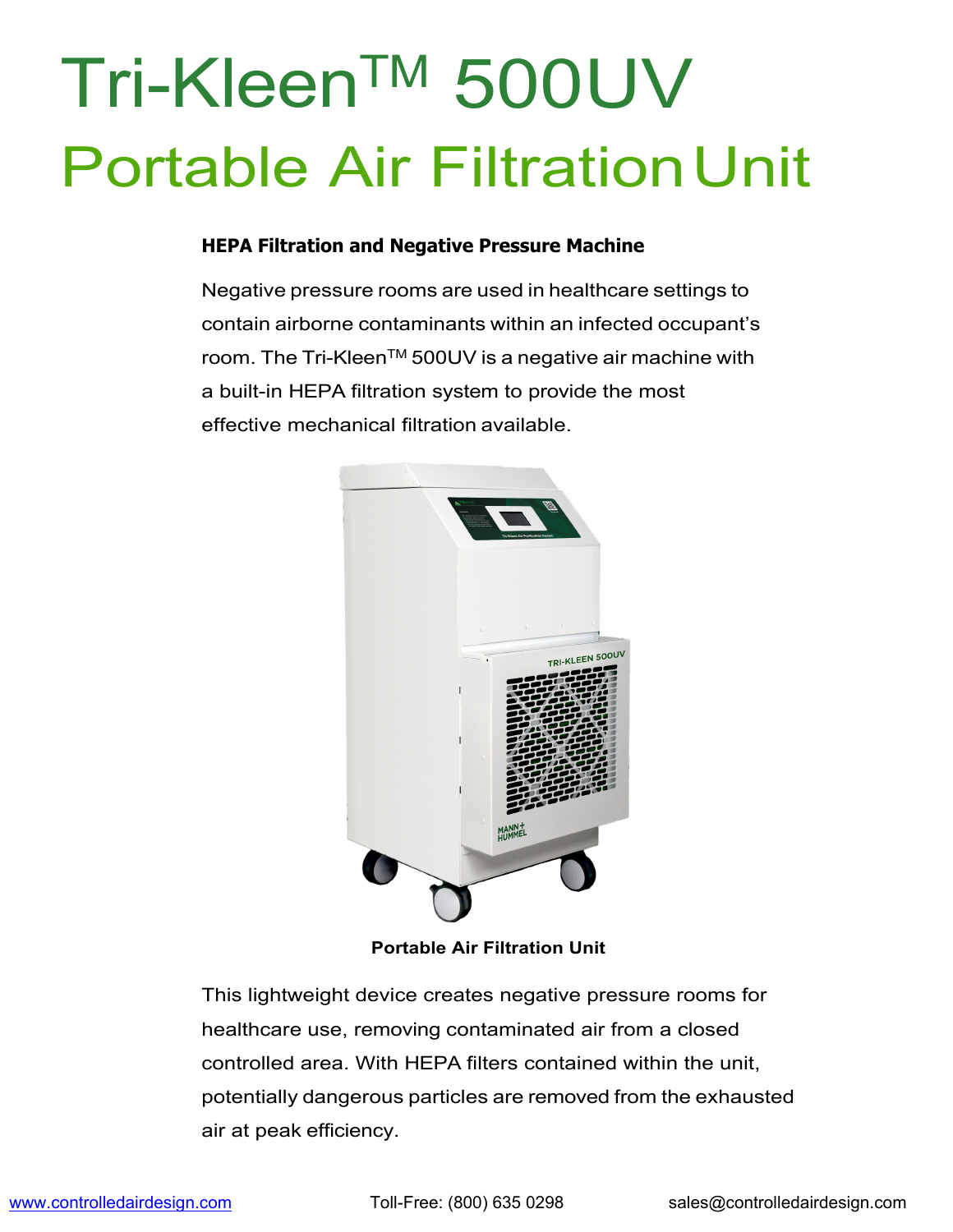## Tri-KleenTM 500UV Technical Information

#### **Tri-KleenTM 500UV features**

TRI-KLEEN™ 500UV has an optional exhaust collar that will allow for a flex duct to be attached and allow for the air to be exhausted to created a negative pressure in a space to allow for containment in a specific space. Other features include:

- **HEPA filter**
- **Three speed settings, from 90 cfm to 500 cfm**
- $\blacksquare$  Quiet (52 dBA 59 dBA)
- **Filter loadingindicator with audible alarm**
- **Smooth-rolling swivel casters with two front brakes**
- LCD touch screen with state-of-the-art touch pad controls